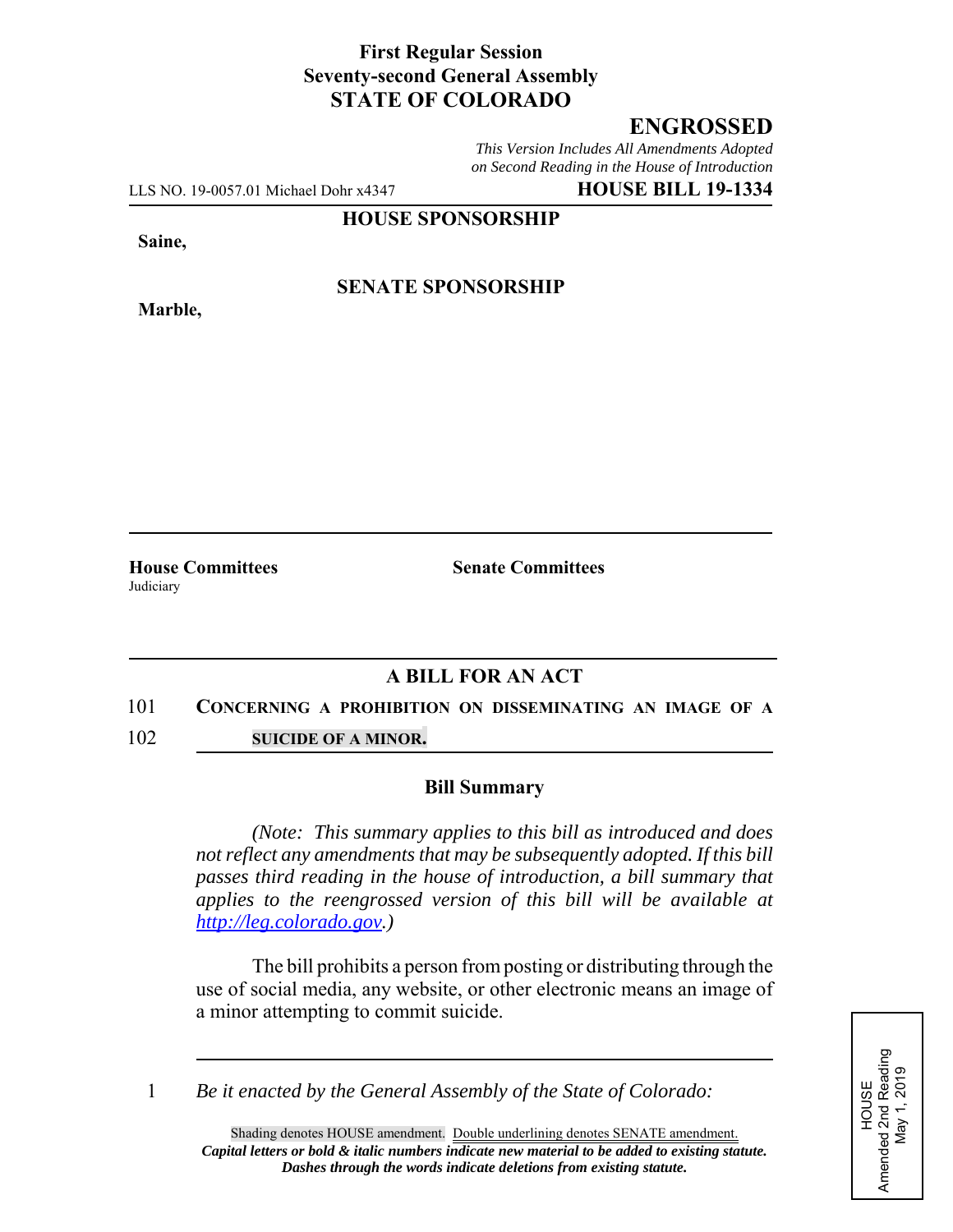| $\mathbf{1}$   | <b>SECTION 1.</b> In Colorado Revised Statutes, add part 9 to article  |
|----------------|------------------------------------------------------------------------|
| $\overline{2}$ | 7 of title 18 as follows:                                              |
| 3              | PART <sub>9</sub>                                                      |
| $\overline{4}$ | UNLAWFUL DISTRIBUTION                                                  |
| 5              | OF SUICIDE RECORDINGS                                                  |
| 6              | 18-7-901. Unlawful distribution of a suicide recording -               |
| 7              | definitions. (1) A PERSON COMMITS THE OFFENSE OF POSTING AN IMAGE      |
| 8              | OF SUICIDE OF A MINOR IF THE PERSON INTENTIONALLY POSTS OR             |
| 9              | DISTRIBUTES THROUGH THE USE OF SOCIAL MEDIA OR ANY WEBSITE, OR         |
| 10             | DISSEMINATES THROUGH OTHER MEANS, AN IMAGE OF A MINOR                  |
| 11             | ATTEMPTING SUICIDE, DYING BY SUICIDE, OR HAVING DIED BY SUICIDE,       |
| 12             | WITH THE INTENT TO HARASS, INTIMIDATE, OR COERCE ANY PERSON, AND       |
| 13             | THE POSTING OR DISTRIBUTION RESULTS IN SERIOUS EMOTIONAL DISTRESS      |
| 14             | TO ANY PERSON.                                                         |
| 15             | (2) POSTING AN IMAGE OF SUICIDE AS DESCRIBED IN SUBSECTION             |
| 16             | (1) OF THIS SECTION OF A MINOR IS A CIVIL INFRACTION AND IS PUNISHABLE |
| 17             | BY A PENALTY OF ONE HUNDRED DOLLARS PER VIOLATION, EXCEPT THAT         |
| 18             | POSTING AN IMAGE OF SUICIDE OF A MINOR IS A CLASS 3 MISDEMEANOR IF     |
| 19             | THE PERSON WAS THE FIRST OR ORIGINAL PERSON TO POST, DISTRIBUTE, OR    |
| 20             | DISSEMINATE THE IMAGE.                                                 |
| 21             | (3)<br>FOR PURPOSES OF THIS SECTION, UNLESS THE CONTEXT                |
| 22             | <b>OTHERWISE REQUIRES:</b>                                             |
| 23             | "IMAGE" MEANS A PHOTOGRAPH, FILM, VIDEOTAPE,<br>(a)                    |
| 24             | RECORDING, DIGITAL FILE, OR OTHER REPRODUCTION.                        |
| 25             | (b) "SOCIAL MEDIA" MEANS ANY ELECTRONIC MEDIUM, INCLUDING              |
| 26             | AN INTERACTIVE COMPUTER SERVICE, TELEPHONE NETWORK, OR DATA            |
| 27             | NETWORK, THAT ALLOWS USERS TO CREATE, SHARE, AND VIEW                  |
|                |                                                                        |

-2- 1334